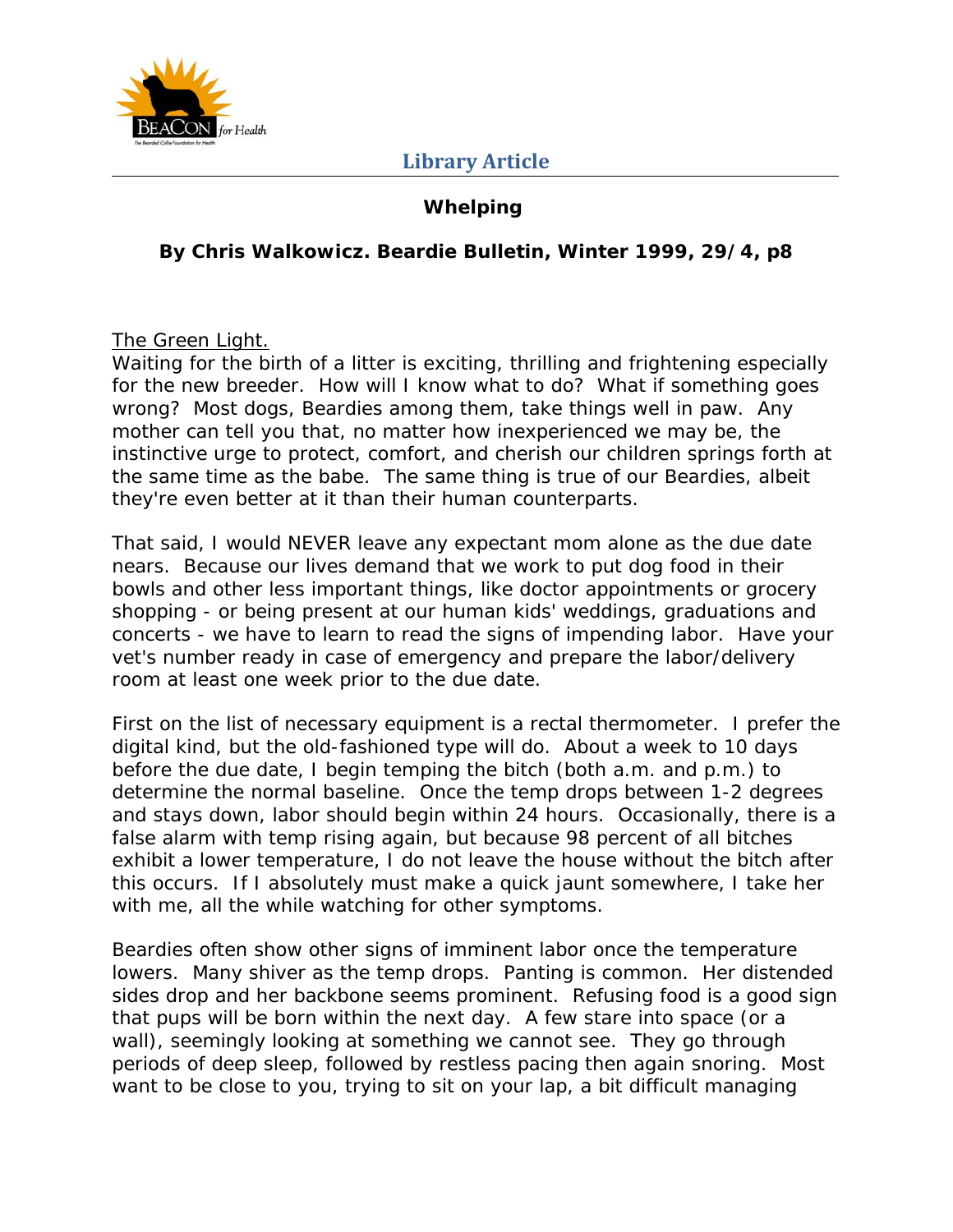

their bulk when you're bustling around trying to finish last-minute chores and ready the labor room before the action begins.

As a clear discharge increases or the initial water breaks, the bitch will clean herself more frequently. The urge to urinate and defecate increases. If an accident occurs, this isn't the time to correct or scold. Control isn't always possible with the pressure of three to ten pups all waiting to burst out into the brave new world. While some Beardies next and scratch at blankets or newspapers prior to the delivery, most increase the enthusiastic tearing and scrunching as the time nears. It's not unusual for Beardie Mums to grunt or whimper along with contractions which become visible as the birth approaches. A few, particular maidens, actually yelp with the arrival of the first pup. Experienced matrons wait patiently with a look of resignation and acceptance. If hard labor is not productive within one to one-half to two hours, I'm on the phone dialing the vet.

Although it's not unusual for a Beardie to pass the due date, I always have her checked by a veterinarian when that occurs. If the cervix is not open, she (and the pups) are not ready to celebrate their birthday. Once the first pup is born, most Beardies settle quickly and protectively around their babes, knowing instinctively what to do from this point on. All we can do is to offer our assurance, praise, and keep a watchful eye on the proceedings to make sure all progresses normally. Weight the pups, mark down all the particulars and toast the new Mum and her litter.

#### The Red Light.

Although most birthings are blessedly normal, a breeder must be prepared for the unusual or even frightening signs of impending danger to the bitch and/or her pups. Like a good scout we should BE PREPARED. Knowing where to obtain emergency assistance is of prime importance. All of these red light signals should be followed by the phrase, "Call your vet."

Primary Inertia. This occurs when nothing happens. The due date arrives, but nothing else does. Although the birthday party may be just a bit belated, it's wise to check whether the cervix is open. This is also true if the temperature drops and stays down, but labor does not begin. Primary inertia is most common with small litters of one or two pups. The bitch may show other signs such as heavy panting, frantic, nesting, signs of discomfort, but no contractions begin. Once the fetal membrane breaks,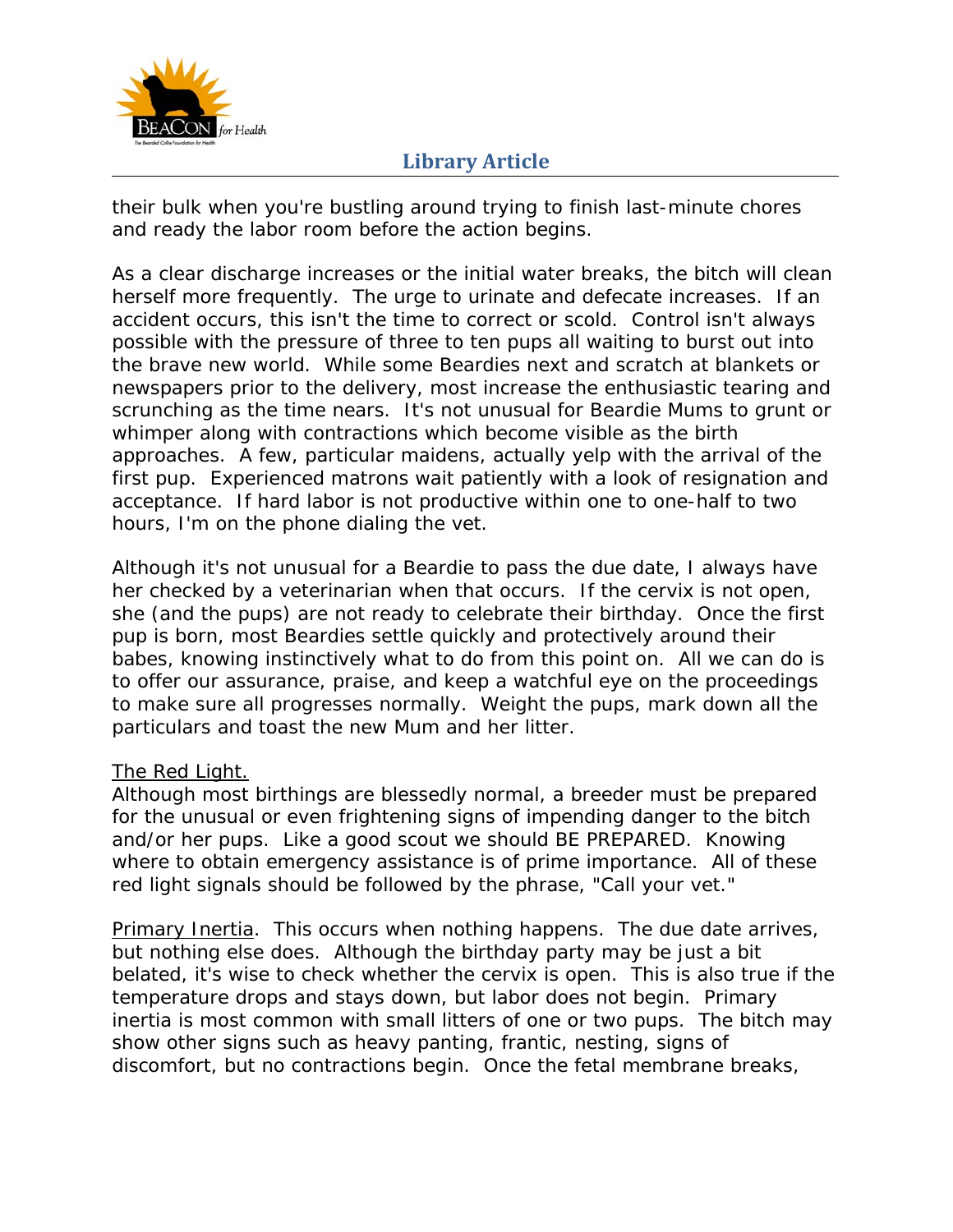

labor should begin within ONE HOUR. If nothing progresses, call your vet. This is an emergency. A Caesarean section may be necessary.

Hard unproductive contractions that last more than 90 minutes might mean an oversized or cattywampus pup could be blocking the way. Veteran midwives are sometimes able to dislodge the fetus, but since it's difficult to fit more than a couple fingers up the birth canal, this is often a job for the veterinarian.

Clear discharge, even weeks prior to due date, is perfectly normal and usually a good sign that you can indeed begin to stock the nursery. Greenish-black coloration prior to the first pup or bright red blood at any time can signal premature placental separation or hemorrhage.

Secondary Inertia. Labor commences and some puppies may even be born, but suddenly, the brakes are applied and all ceases. It's entirely possible that your girl may be done, but if there's the slightest suspicion that even one pup remains, have her examined and possibly even x-rayed to determine whether any fetuses remain. This occurs most often in large litters or with older dams. These aren't the only cases, however, so don't be complacent.

Shock signifies something is horribly wrong. Internal bleeding, a ruptured uterus or other emergency situations can cause shock. Check the refill time of the gums by pressing on them to see whether blood pinks them up again within two seconds. Should a bitch show other signs of depression, weakness or disorientation, you have little time to lose to save the pups and your bitch.

Among your preparations for the Big Event, include a notebook where you can record all signs and symptoms: time labor begins, time of each birth, weight, the bitch's mental and physical state, temperature and so on. If it should be necessary to contact the vet, you'll be armed with the vital information. If not, you can journal the progress of a healthy Mum and pups!

Chris Walkowicz is a long-time BCCA member and breeder, an AKC judge, and a professional writer. Her book "Successful Dog Breeding: The Complete Handbook of Canine Midwifery" won Best Book from the Dog Writers Assn. of America.